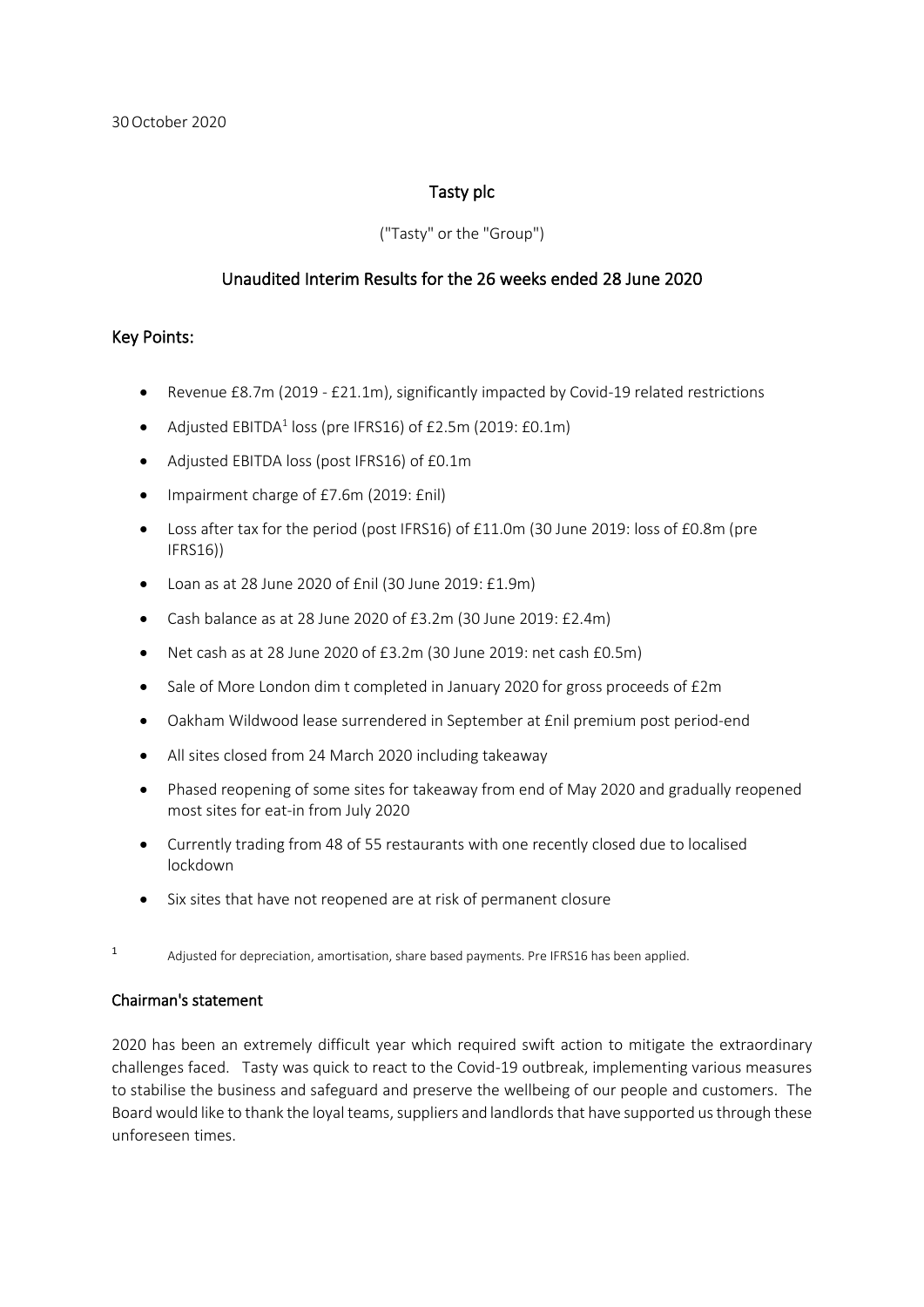Having steered the Group to a debt free position following the sale of More London dim t for £2m in January; we were in the fortunate position to have no banking covenant pressure during the shutdown of the estate due to Covid-19 restrictions implemented in March. Cash preservation became a key priority in order to maximise the chances of the Group surviving the unprecedented impact caused by the pandemic. In light of the continued economic uncertainty and the impact of Covid-19 related restrictions, the Group announced in September that it had secured a £1.25m, four year term loan from the Group's existing bankers, Barclays Bank, in order to strengthen its balance sheet and provide additional working capital support. The facility is available to be drawn down until 7 February 2021. However, drawdown is restricted until the future of the Group is assured through restaurant closures and creditor arrangements.

Whilst the trading environment continues to be extremely challenging and ever-changing, with the additional bank facility and support from our creditors and landlords, we are hopeful that we will be able to navigate our way through these difficult times due to our agility and restructured operational base. Our focus on cash preservation and maintaining the wellbeing of our staff and customers, has provided us with the opportunity to find a new way of operating the business, which is Covid-19 safe. There are opportunities to build on the stability in the Group and the lower operating cost base which will allow us to take advantage of reduced competition.

### Introduction and Covid-19

The beginning of 2020 was generally encouraging, and we started the year with 57 trading sites; 51 Wildwood and six dim t restaurants. Following the sale of dim t More London in January for £2m and the surrender of Oakham at a £nil premium in September, we currently have 55 sites.

In line with Government announcements we closed all of our restaurants for eat-in on 20 March and the Group made the decision to close all remaining open sites for takeaway and delivery on 24 March. At the end of May, we gradually started to reopen for takeaway whilst strictly following social distancing and health and safety guidelines. From 4 July the Group began a phased reopening programme for eatin, and we currently have 48 restaurants open for eat-in; six remain closed with no immediate plans to reopen them and one currently closed due to restrictions in Wales.

The reduced estate and social distancing measures have impacted capacity and sales; however, the full financial impact on the year cannot currently be quantified due to the changing and uncertain threat of Covid-19. Whilst the Government lockdown measures introduced in March have been gradually eased across the UK, the risk of local outbreaks and further local lockdowns continues as witnessed in Leicestershire, Greater Manchester, Aberdeen, Liverpool, Wales and Northern Ireland.

The "Eat Out To Help Out" ("EOTHO") Scheme was a welcome initiative and helped trade in August. The Group experienced a positive level of sales during August, temporarily supported by the increase in UK residents staying in the UK this summer, Government initiatives and pent up demand following the relaxation of lockdown restrictions since March. However, with the stricter measures imposed on 24 September including the 10 pm curfew, "work from home if you can", increased control measures and the likelihood of further local lockdowns, we continue to face uncertain times for the foreseeable future.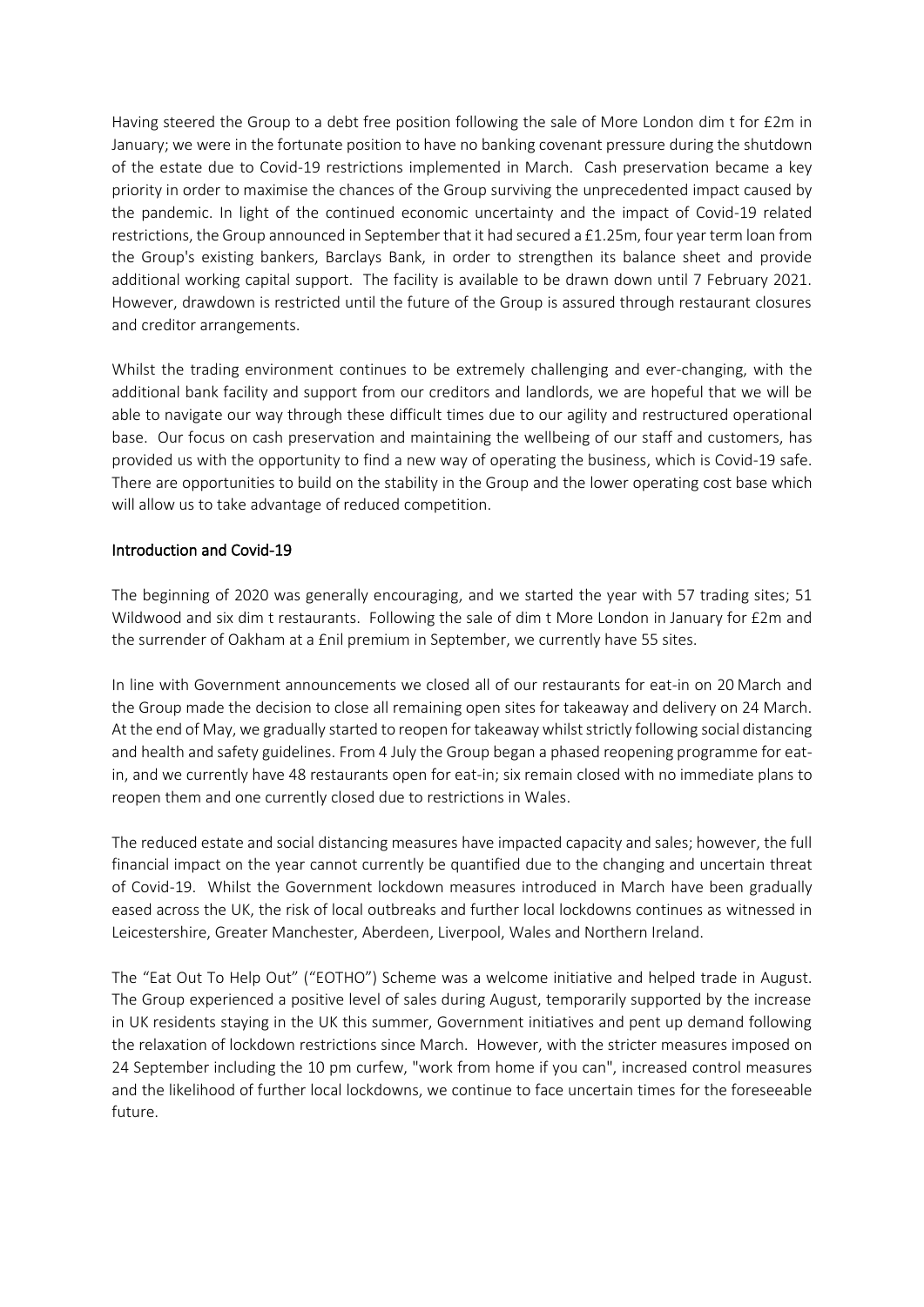#### *Government support*

The Government initiatives, including the Job Retention Scheme, business rates holiday, deferral of HMRC payments, EOTHO and reduction in VAT, have proved invaluable and supported the Group during this difficult time.

At one stage, 98% of our employees were furloughed and, while unfortunately we have not been able to retain all our staff, we still employ approximately 700 people. However, the support is not set to continue as the Job Retention Scheme comes to a close at the end of October and is being replaced by a less generous scheme; the Job Support Scheme for open and closed restaurants.

### *Suppliers*

When we were confronted by an impending shutdown in March we worked with our food and beverage suppliers to negotiate extended payment terms and / or discounts; when we re-opened for trade they supported us in mobilising the business again. We are most grateful to everyone that supported, and continues to support us, through these difficult times.

### *Rent negotiations*

The Group has been successful in achieving rent reductions and lease concessions on a number of sites but needs to extend negotiations to cover any period of reduced revenue. We have commenced consensual negotiations with landlords and other creditors in respect of the outstanding rents and anticipate that this process will be completed by the end of November. It is difficult to predict the outcome of those negotiations but on the whole there seems to be a willingness to assist.

The Board believes that given the recently announced additional Covid-19 related regulations and the probability of tighter restrictions in the near future, all potential options for the Group's future should continue to be explored but, with creditor assistance, a more formal procedure such as a Company Voluntary Arrangement, may be avoided.

The Group will continue to review its existing estate to consider whether a number of restaurants should close permanently.

### *Financial stability*

As we entered lockdown, we reviewed all costs to see where we could reduce our outgoings, including measures such as salary reductions and maintaining operating costs to a minimum. During lockdown, we operated at a minimum level with over 98% of our staff being furloughed but to secure the longerterm future of the Group and to support the maximum people, we made the agonising decision to make approximately 32% of our staff redundant across our restaurants and head office. This was a very difficult decision and process, but our priority was to save the business and to support those that have been affected.

We continue to negotiate with landlords and have secured a loan facility of £1.25m which can be drawn down until 7 February 2021. However, drawdown is restricted until the future of the Group is assured through restaurant closures and creditor arrangements.

### *Appointment of strategic advisers*

As announced on 30 September, the Board confirms that, whilst no decision has yet been made regarding a restructuring or potential Company Voluntary Arrangement (CVA), it is continuing to work with its advisers, KPMG, to assess the potential impact of Covid-19 on the business and the various strategic options available to the Group.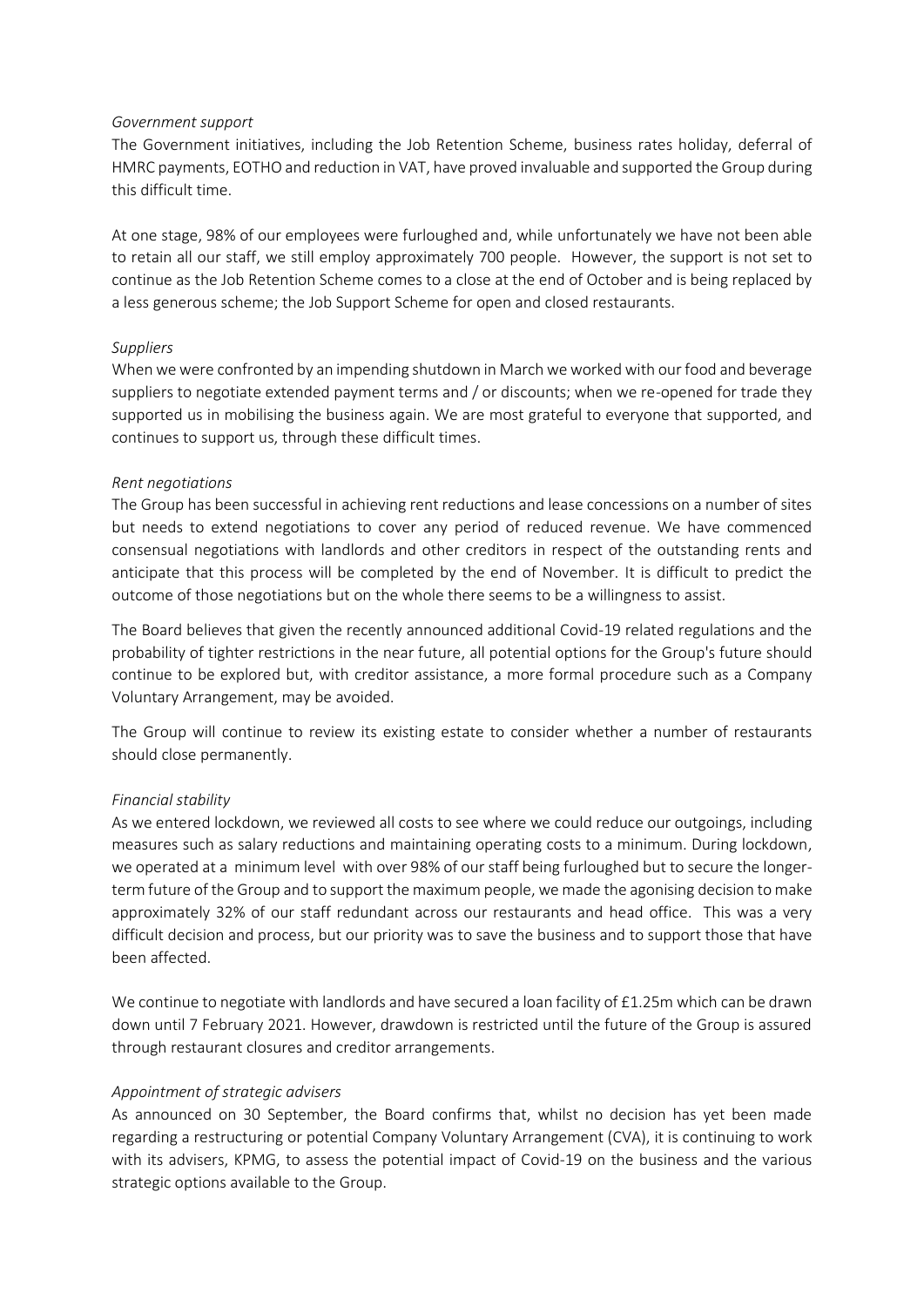### *People*

This has been a very challenging time for everyone and the Board would like to thank our teams at every level but would particularly like to acknowledge the small group of head office staff who worked tirelessly throughout lockdown often in difficult circumstances, made more difficult through remote working and reduced teams. Their efforts, and thereafter the streamlined team who reopened the restaurants, have helped us navigate the business through these unusual times. Despite personal and professional challenges our colleagues have shown huge dedication and support throughout, for which we are extremely grateful.

Post period end, Adam Kaye stepped down from the Board on 15 September to allow him to focus on his other commercial interests. The Board would like to thank Adam for the enormous support and invaluable experience that he has provided to the Board from Group's inception. He remains a substantial shareholder and we expect his involvement to continue.

### Results

Due to the lockdown and Covid-19 restrictions, sales were down 59% on the corresponding period to £8.7m (2019: £21.1m). In the period leading up to the closure, revenue had been ahead of management expectations. The adjusted EBITDA loss before IFRS16 adjustments was £2.5m (2019: £0.1m). EBITDA loss post IFRS adjustments was £0.1m.

Operating loss before highlighted items was £2.7m (Pre-IFRS16 equivalent: loss £3.2m, 2019: loss £0.6m).

The impact of the implementation of IFRS16 has resulted in depreciation on right-of-use (ROU) assets and the interest charge on lease liabilities being greater than the charge for rent that would have been reported pre-IFRS16; net impact on reported loss is £0.7m. The interest charge on the lease liabilities is higher in the earlier years of a lease.

We have reviewed the impairment provision across the ROU assets, fixed assets and goodwill and have made a net provision of £7.6m (30 June 2019: £nil). After taking into account all non-trade adjustments, the Group has a stated loss after tax for the period of £11.0m (2019: loss of £0.8m).

### Cash flows and financing

Cash outflow from operations was £1.5m (2019: £0.5m). During the period, the net proceeds from the sale of property were £1.9m (2019: £0.5m). Repayment of the bank loan amounted to £1.7m (2019: £4.6m). Net equity raised during the period was £nil (2019: £3.0m).

Overall, the net cash outflow for the period was £1.4m (2019: outflow £2.0m). As at 28 June 2020, the Group had net cash of £3.2m (30 June 2019: net cash of £0.5m).

### **Outlook**

The outlook for the sector remains extremely challenging and uncertain. The actions that the Group has undertaken to restructure, reduce the size of the estate and potentially reduce the Group's rental cost base should ensure that we are in a better place for the future. However, the Board expects future trading to remain unpredictable and exceptionally difficult with the threat of further local lockdowns,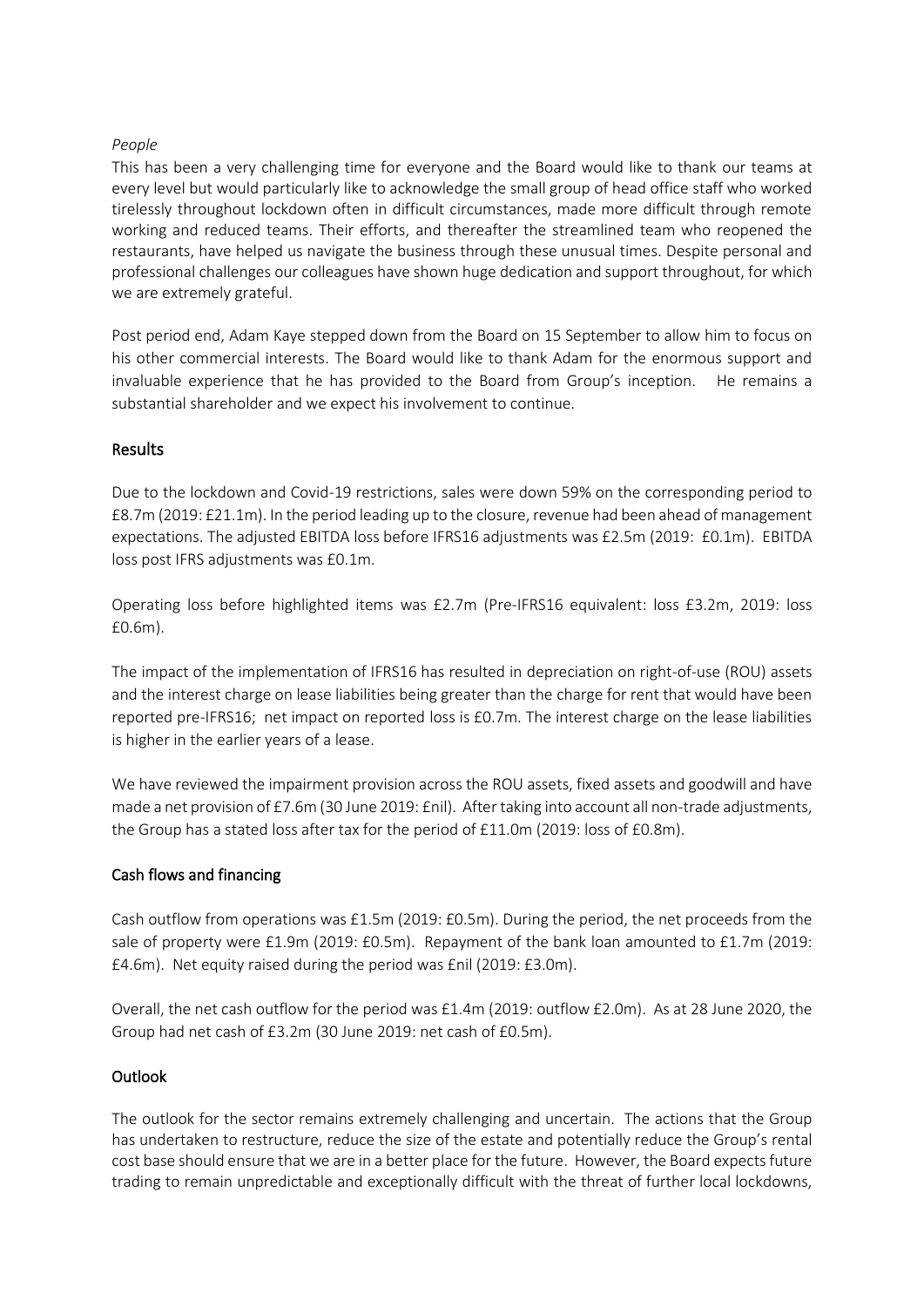tighter restrictions and the possibility of full lockdown still remaining. We will continue to monitor the situation and remain ready to respond.

### *The future of the Group*

At the time of approving the interims, the Directors have a reasonable expectation that the Group has adequate resources to continue in operational existence for the foreseeable future. In reaching this conclusion the Directors have considered the financial position of the Group, together with its forecasts for the next 12 months and taking into account possible changes in trading performance. The going concern basis of accounting has, therefore, been adopted in preparing the interim financial report. However, the Directors note that there may be material uncertainty in relation to going concern due to the effects of Covid-19 and the impact of ongoing losses.

Whilst no decision has yet been made regarding a restructuring or potential Company Voluntary Arrangement (CVA), the Board is continuing to work with its advisers, KPMG, to assess the potential impact of Covid-19 on the business and the various strategic options available to the Group.

Finally thank you to the staff, shareholders, suppliers, landlords and everyone else who has helped our business in these difficult times.

K Lassman Chairman Tasty plc

30 October 2020

### Enquiries:

Tasty plc Tasty plc Tel: 020 7637 1166

Jonny Plant, Chief Executive

#### Cenkos Securities Tel: 020 7397 8900

Mark Connelly/Katy Birkin/Cameron MacRitchie

*Certain of the information contained within this announcement is deemed by the Company to constitute inside information as stipulated under the EU Market Abuse Regulation (596/2014). Upon publication of this announcement via a regulatory information service, this information is considered to be in the public domain.*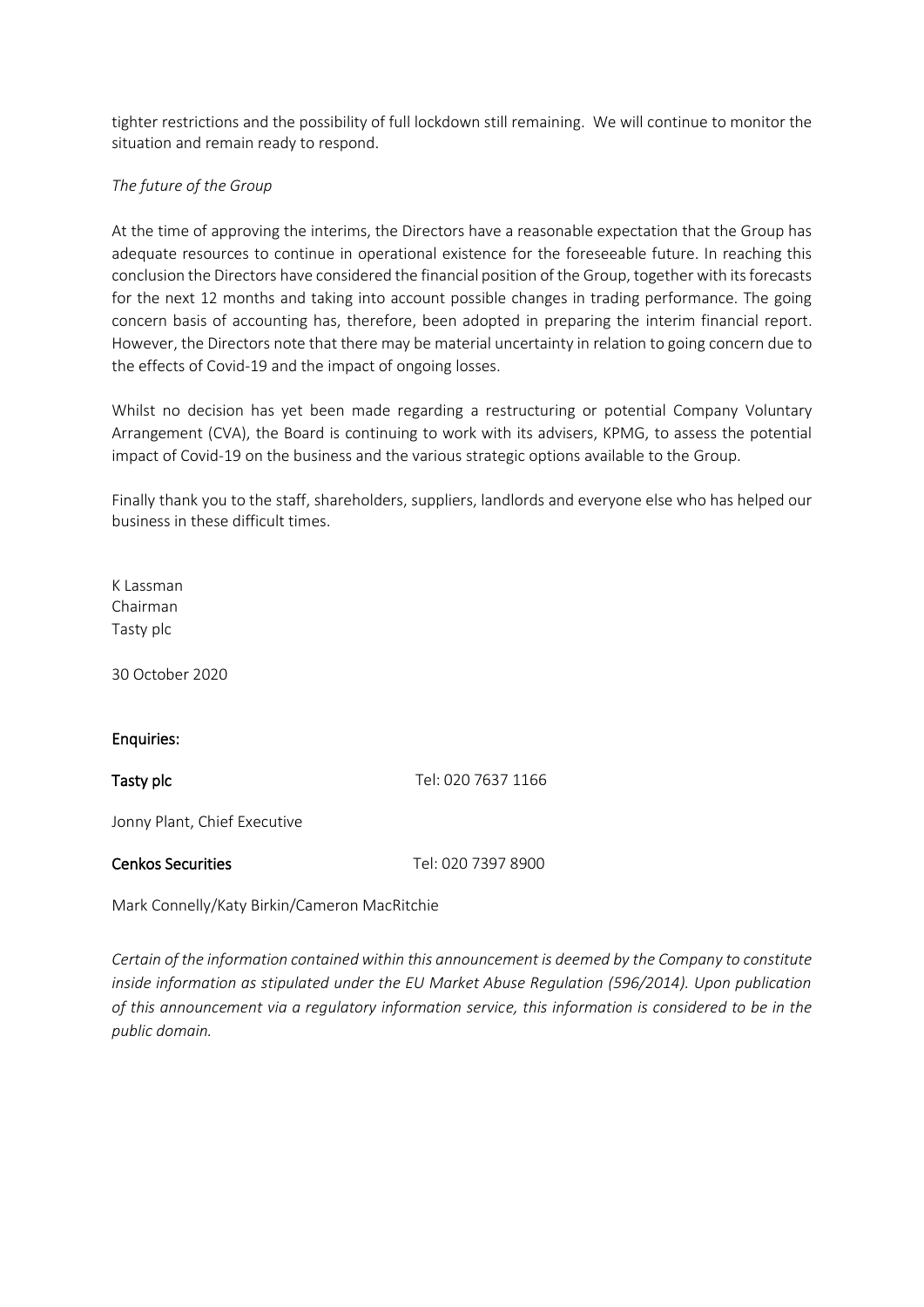# Consolidated statement of comprehensive income

for the 26 weeks ended 28 June 2020 (unaudited)

|                                                                                            | 26 weeks  | 26 weeks  | 52 weeks    |
|--------------------------------------------------------------------------------------------|-----------|-----------|-------------|
|                                                                                            | to        | to        | ended       |
|                                                                                            | 28 June   | 30 June   | 29 December |
|                                                                                            | 2020      | 2019      | 2019        |
|                                                                                            | £'000     | £'000     | £'000       |
| Revenue                                                                                    | 8,723     | 21,126    | 44,573      |
| Cost of sales                                                                              | (14, 304) | (21, 106) | (43, 921)   |
| Gross profit                                                                               | (5, 581)  | 20        | 652         |
| Other income                                                                               | 3,612     | 9         | 245         |
| Total operating expenses                                                                   | (7,673)   | (714)     | (949)       |
| Operating loss before highlighted items                                                    | (2,671)   | (641)     | (502)       |
| Highlighted items                                                                          | (6, 971)  | (44)      | 450         |
| <b>Operating loss</b>                                                                      | (9,642)   | (685)     | (52)        |
| Finance income                                                                             | 3         | 4         | 8           |
| Finance expense                                                                            | (1, 284)  | (180)     | (222)       |
| Loss before tax                                                                            | (10, 923) | (861)     | (266)       |
| Income tax                                                                                 | (105)     | 7         |             |
| Loss and total comprehensive income for period and<br>attributable to owners of the parent | (11,028)  | (854)     | (266)       |
| Loss per share attributable to the ordinary equity<br>owners of the parent                 |           |           |             |
| Basic and diluted                                                                          | (7.82p)   | (1.17p)   | (0.23p)     |

Other income includes: Government Coronavirus Job Retention Scheme ("CJRS") (£3.3m), grants (£0.2m) and sub-let property income (£0.15m).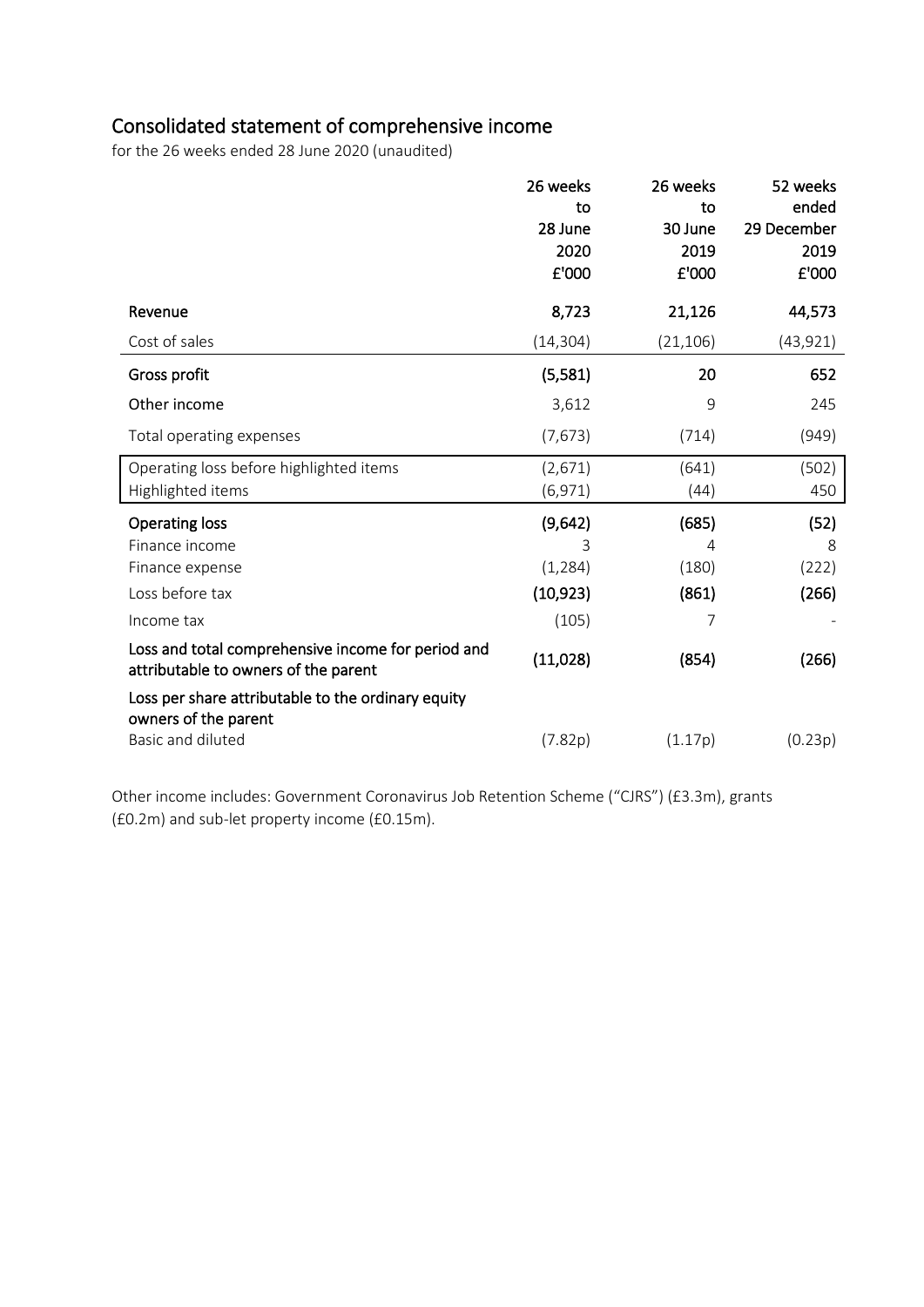The table below gives additional information to shareholders on key performance indicators:

|                                                                                                                            | Post IFRS 16              | Pre IFRS 16      |                |                   |
|----------------------------------------------------------------------------------------------------------------------------|---------------------------|------------------|----------------|-------------------|
|                                                                                                                            | 26 weeks<br>to            | 26 weeks to      | 26 weeks<br>to | 52 weeks<br>ended |
|                                                                                                                            | 28 June                   | 28 June          | 30 June        | 29 December       |
|                                                                                                                            | 2020                      | 2020             | 2019           | 2019              |
|                                                                                                                            | £'000                     | £'000            | £'000          | £'000             |
| EBITDA before highlighted<br>items<br>Depreciation and amortisation<br>Incremental depreciation<br>resulting due to IFRS16 | (131)<br>(694)<br>(1,846) | (2,492)<br>(694) | 127<br>(768)   | 1,055<br>(1, 557) |
| Operating loss before<br>highlighted items                                                                                 | (2,671)                   | (3, 186)         | (641)          | (502)             |

|                                                              | 26 weeks to | 26 weeks<br>to | 52 weeks<br>ended |
|--------------------------------------------------------------|-------------|----------------|-------------------|
|                                                              | 28 June     | 30 June        | 29 December       |
|                                                              | 2020        | 2019           | 2019              |
|                                                              | £'000       | £'000          | £'000             |
| Profit/(loss) on disposal of property plant and<br>equipment | 1,061       | (27)           | (43)              |
| Onerous lease provision                                      |             |                | 564               |
| Restructuring costs                                          | (15)        |                | (31)              |
| Impairment of right-of-use assets                            | (10, 466)   |                |                   |
| Impairment of goodwill                                       | (326)       |                |                   |
| Impairment of property, plant and equipment                  | 3,195       |                |                   |
| Share based payments                                         | (20)        | (17)           | (40)              |
| Impairment of stock due to Covid-19                          | (400)       |                |                   |
| Total highlighted items                                      | (6, 971)    | (44)           | 450               |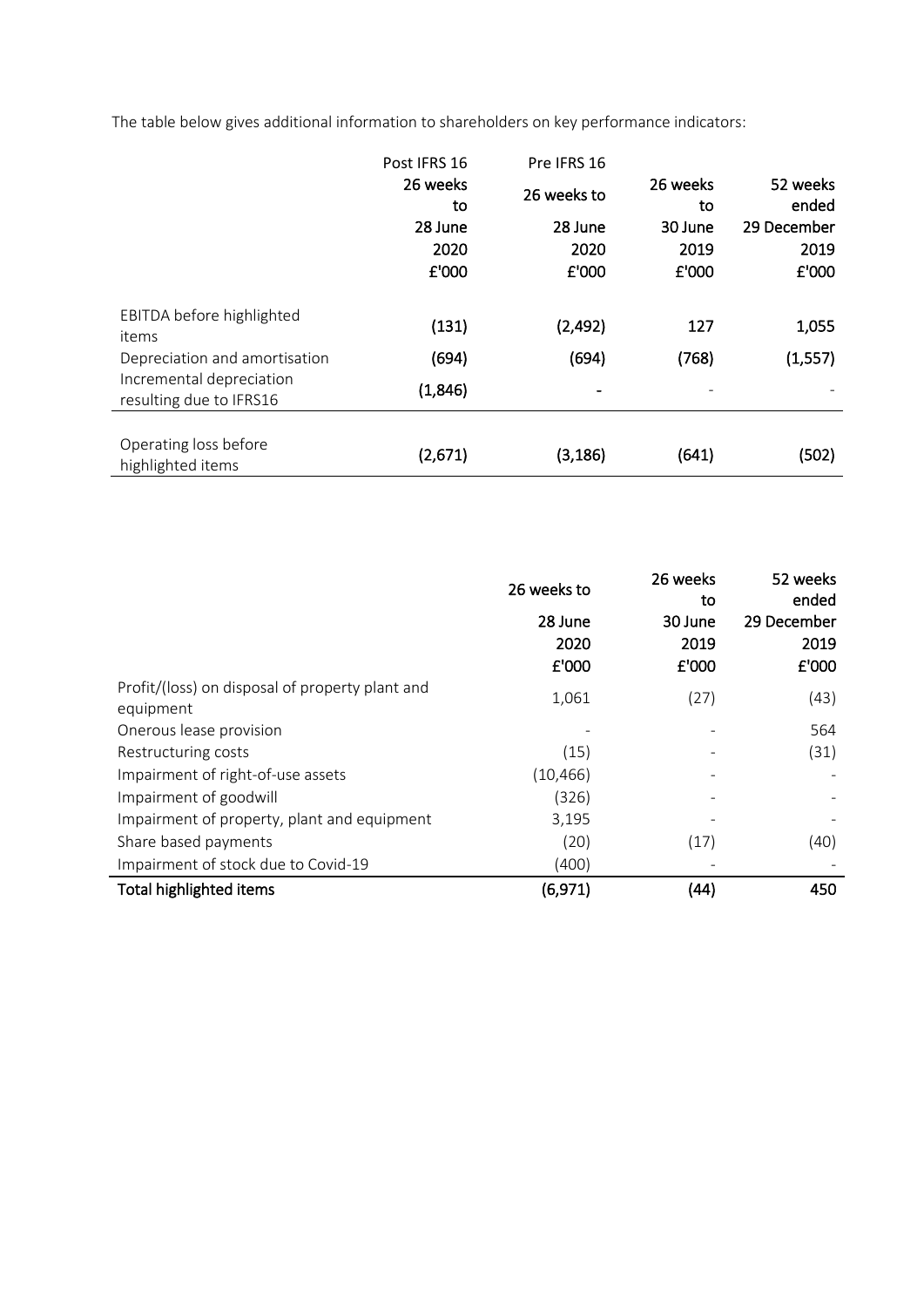# Consolidated statement of changes in equity

for the 26 weeks ended 28 June 2020 (unaudited)

|                                              | Share<br>Capital<br>£'000 | Share<br>Premium<br>£'000 | Merger<br>Reserve<br>£'000 | Retained<br>Deficit<br>£'000 | Total<br>Equity<br>£'000 |
|----------------------------------------------|---------------------------|---------------------------|----------------------------|------------------------------|--------------------------|
| Balance at 29 December 2019                  | 6,061                     | 24,251                    | 992                        | (18,018)                     | 13,286                   |
| Total comprehensive income for the<br>period |                           |                           | ÷                          | (11,028)                     | (11,028)                 |
| Share based payments - credit to equity      |                           |                           |                            | 20                           | 20                       |
| Balance at 28 June 2020                      | 6,061                     | 24,251                    | 992                        | (29,026)                     | 2,278                    |
|                                              |                           |                           |                            |                              |                          |
| Balance at 30 December 2018                  | 5,980                     | 21,376                    | 992                        | (17, 792)                    | 10,556                   |
| Issue of ordinary shares                     | 81                        | 2,869                     |                            |                              | 2,950                    |
| Total comprehensive income for the<br>period |                           |                           |                            | (854)                        | (854)                    |
| Share based payments - credit to equity      |                           |                           |                            | 17                           | 17                       |
| Balance at 30 June 2019                      | 6,061                     | 24,245                    | 992                        | (18, 629)                    | 12,669                   |
| Balance at 30 December 2018                  | 5,980                     | 21,376                    | 992                        | (17, 792)                    | 10,556                   |
| Issue of ordinary shares                     | 81                        | 3,170                     |                            |                              | 3,251                    |
| Cost of placing of ordinary shares           |                           | (295)                     |                            |                              | (295)                    |
| Total comprehensive income for the<br>period |                           |                           |                            | (266)                        | (266)                    |
| Share based payments - credit to equity      |                           |                           |                            | 40                           | 40                       |
| Balance at 29 December 2019                  | 6,061                     | 24,251                    | 992                        | (18, 018)                    | 13,286                   |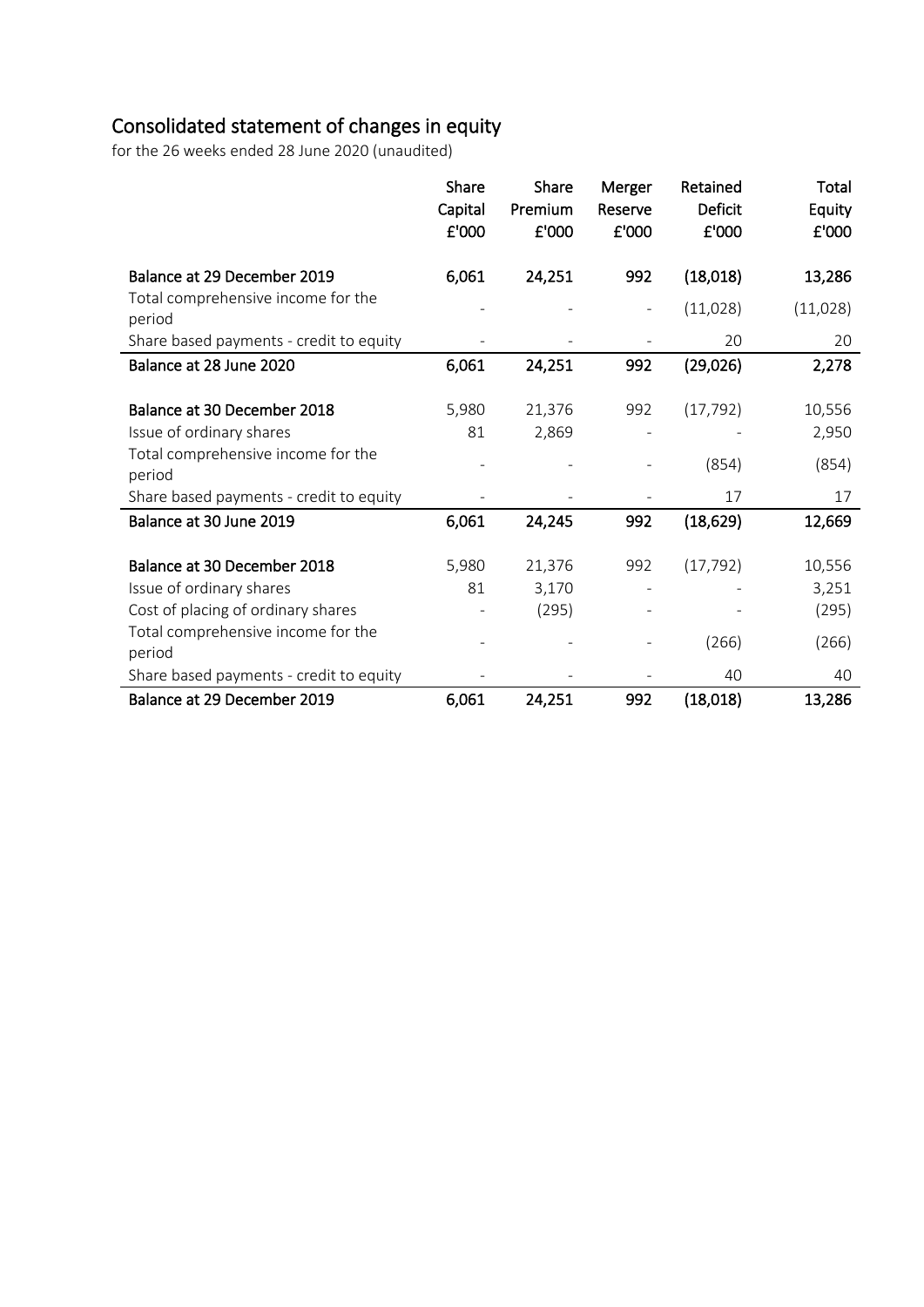# Consolidated balance sheet

At 28 June <sup>2020</sup> (unaudited)

|                                      | 26 weeks  | 26 weeks  | 52 weeks    |
|--------------------------------------|-----------|-----------|-------------|
|                                      | to        | to        | ended       |
|                                      | 28 June   | 30 June   | 29 December |
|                                      | 2020      | 2019      | 2019        |
|                                      | £'000     | £'000     | £'000       |
| Non-current assets                   |           |           |             |
| Intangible assets                    | 25        | 351       | 352         |
| Property, plant and equipment        | 17,120    | 16,008    | 14,570      |
| Right-of-use-assets                  | 41,525    |           |             |
| Pre-paid operating lease charges     |           | 520       | 573         |
| Other non-current assets             | 147       | 242       | 197         |
| Deferred Tax                         |           | 7         |             |
| Total non-current assets             | 58,817    | 17,128    | 15,692      |
| <b>Current assets</b>                |           |           |             |
| Inventories                          | 2,208     | 2,477     | 2,650       |
| Trade and other receivables          | 2,038     | 5,128     | 3,148       |
| Pre-paid operating lease charges     |           | 34        | 50          |
| Cash and cash equivalents            | 3,160     | 2,357     | 4,570       |
| <b>Total current assets</b>          | 7,406     | 9,996     | 10,418      |
|                                      |           |           |             |
| Assets held for sale                 |           |           | 800         |
|                                      |           |           |             |
| <b>Total assets</b>                  | 66,223    | 27,124    | 26,910      |
|                                      |           |           |             |
| <b>Current liabilities</b>           |           |           |             |
| Trade and other payables             | (7,668)   | (7,882)   | (7,834)     |
| Lease liabilities                    | (2,768)   |           |             |
| Borrowings                           |           | (800)     | (800)       |
| <b>Total liabilities</b>             | (10, 436) | (8,682)   | (8,634)     |
| Non-current liabilities              |           |           |             |
| Provisions                           | (5)       | (3, 348)  | (2,783)     |
| Lease incentives                     |           | (1, 270)  | (1, 227)    |
| Lease liabilities                    | (53, 376) |           |             |
| Long-term borrowings                 |           | (1,052)   | (852)       |
| Other payables                       | (128)     | (103)     | (128)       |
| <b>Total non-current liabilities</b> | (53, 509) | (5, 774)  | (4,990)     |
| <b>Total liabilities</b>             | (63,945)  | (14, 455) | (13, 624)   |
|                                      |           |           |             |
| Total net assets                     | 2,278     | 12,669    | 13,286      |
|                                      |           |           |             |
| Equity                               |           |           |             |
| Share capital                        | 6,061     | 6,061     | 6,061       |
| Share premium                        | 24,251    | 24,245    | 24,251      |
| Merger reserve                       | 992       | 992       | 992         |
| Retained deficit                     | (29, 026) | (18, 629) | (18, 018)   |
| <b>Total equity</b>                  | 2,278     | 12,669    | 13,286      |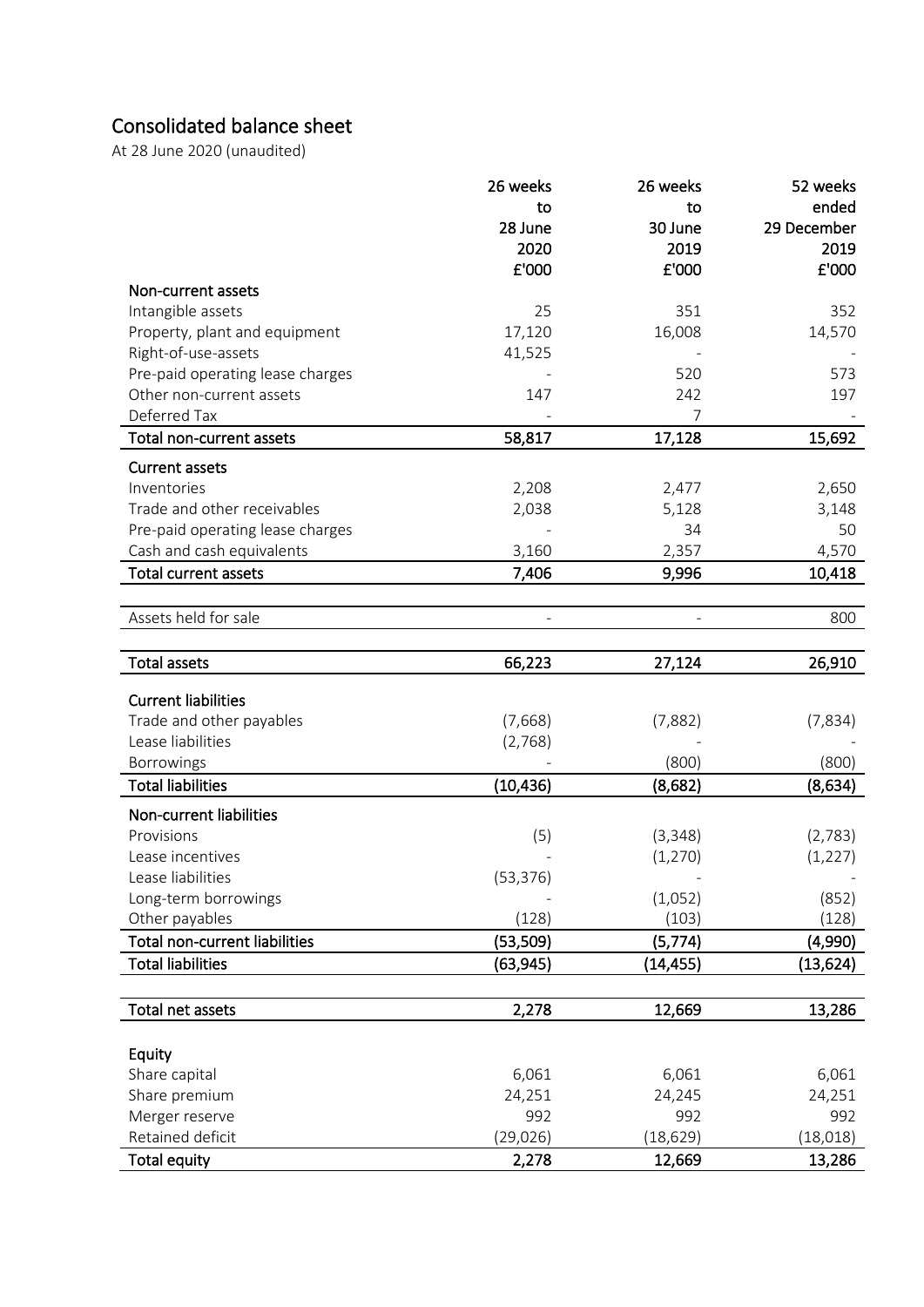# Consolidated cash flow statement

for the 26 weeks ended 28 June 2020 (unaudited)

|                                                      | 26 weeks<br>to<br>28 June<br>2020<br>£'000 | 26 weeks<br>to<br>30 June<br>2019<br>£'000 | 52 weeks<br>ended<br>29 December<br>2019<br>£'000 |
|------------------------------------------------------|--------------------------------------------|--------------------------------------------|---------------------------------------------------|
| <b>Operating activities</b>                          |                                            |                                            |                                                   |
| Cash generated from operations                       | (1,484)                                    | (460)                                      | 2,226                                             |
| Corporation tax paid                                 | (105)                                      |                                            |                                                   |
| Net cash inflow from operating activities            | (1,589)                                    | (460)                                      | 2,226                                             |
|                                                      |                                            |                                            |                                                   |
| Investing activities                                 |                                            |                                            |                                                   |
| Proceeds from sale of property, plant and equipment  | 1,862                                      | 523                                        | 508                                               |
| Purchase of property, plant and equipment            | (28)                                       | (227)                                      | (453)                                             |
| Interest received                                    | 3                                          |                                            | 8                                                 |
| Net cash flows used in investing activities          | 1,837                                      | 296                                        | 63                                                |
|                                                      |                                            |                                            |                                                   |
| <b>Financing activities</b>                          |                                            |                                            |                                                   |
| Net proceeds from issues of ordinary shares          |                                            | 2,950                                      | 2,956                                             |
| Bank loan repayment                                  | (1,652)                                    | (4, 565)                                   | (4, 765)                                          |
| Interest paid                                        | (6)                                        | (176)                                      | (222)                                             |
| Net cash flows used in financing activities          | (1,658)                                    | (1,791)                                    | (2,031)                                           |
|                                                      |                                            |                                            |                                                   |
| Net increase in cash and cash equivalents            | (1, 410)                                   | (1,955)                                    | 258                                               |
| Cash and cash equivalents at beginning of the period | 4,570                                      | 4,312                                      | 4,312                                             |
| Cash and cash equivalents as at 28 June 2020         | 3,160                                      | 2,357                                      | 4,570                                             |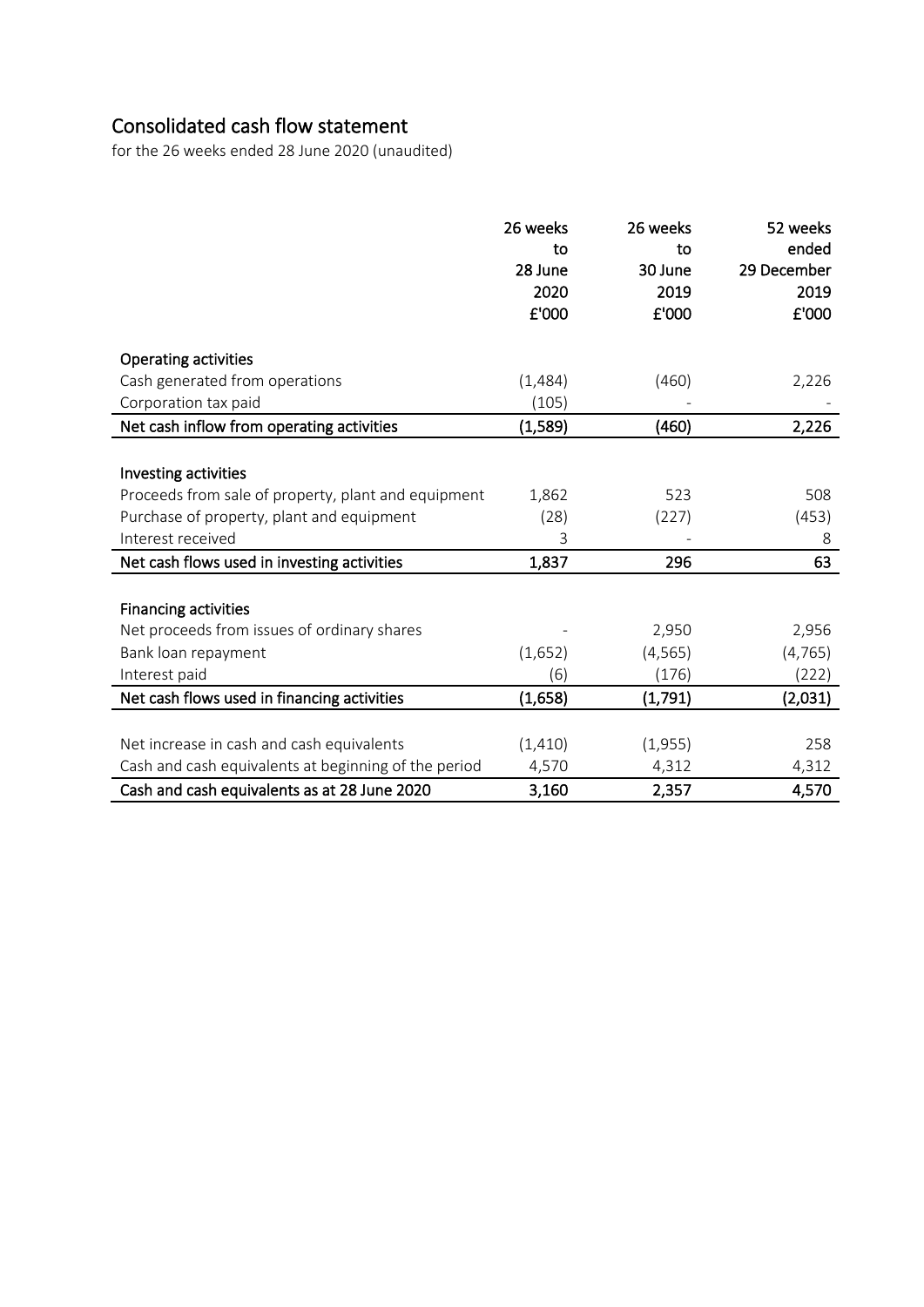# Notes to the condensed financial statements<br>for the 26 weeks ended 28 June 2020 (unaudited)

### **1** General information

Tasty plc ("Tasty") is a public limited company incorporated in the United Kingdom under the Companies Act (registration number 05826464). The Company is domiciled in the United Kingdom and its registered address is 32 Charlotte Street, London, W1T 2NQ. The Company's ordinary shares are traded on the AIM Market of the London Stock Exchange ("AIM"). Copies of this Interim Report and the Annual Report and Financial Statements may be obtained from the above address or on the investor relations section of the Company's website at [www.dimt.co.uk.](http://www.dimt.co.uk/)

### **2** Basis of accounting

The condensed set of financial statements included in this interim financial report has been prepared in accordance with IAS 34 'Interim Financial Reporting', as adopted by the European Union and accounting policies consistent with International Financial Reporting Standards (IFRS) and International Financial Reporting Interpretations Committee (IFRIC) interpretations as endorsed by the European Union. The same accounting policies, presentation and methods of computation have been followed in the preparation of these results as were applied in the Company's latest annual audited financial statements. IFRS16 has had a material impact as described in the proceeding notes.

The financial information for the 26 weeks ended 28 June 2020 has not been subject to an audit nor a review in accordance with International Standard on Review Engagements 2410, Review of Interim Financial Information Performed by the Independent Auditor of the Entity, issued by the Auditing Practices Board.

The financial information for the period ended 29 December 2019 does not constitute the full statutory accounts for that period. The Annual Report and Financial Statements for 2019 have been filed with the Registrar of Companies. The Independent Auditors' Report on the Annual Report and Financial Statements for 2019 was unqualified, did not draw attention to any matters by way of emphasis, and did not contain a statement under 498(2) or 498(3) of the Companies Act 2006.

The condensed financial statements are presented in sterling and all values are rounded to the nearest thousand pounds (£'000).

Except when otherwise indicated, the consolidated accounts incorporate the financial statements of Tasty plc and its subsidiary, Took Us A Long Time Limited, made up to the relevant period end.

### *Use of judgements and estimates*

In preparing these interim financial statements management has made judgements and estimates that affect the application of accounting policies and measurement of assets and liabilities, income and expense provisions. Actual results may differ from these estimates.

### *Going concern*

As part of the adoption of the going concern basis the Group has considered the uncertainty caused by Covid-19 pandemic and put the following measures in place:

- Minimise costs and cash outflows
- Use of Government Job Retention Scheme (CJRS)
- Taking advantage of rates reliefs and grants
- Negotiating rent concessions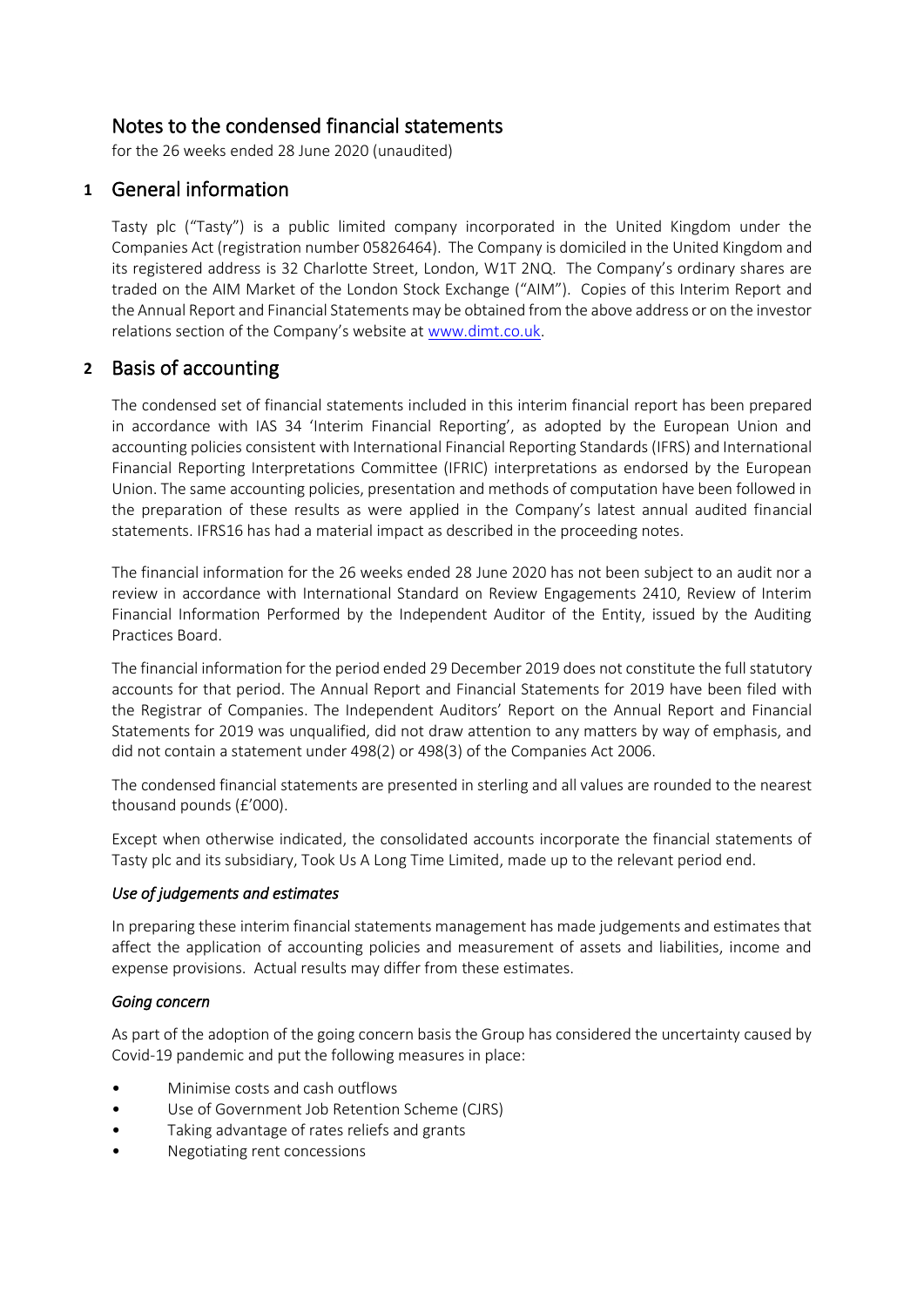• Secured a £1.25m, four year term loan of which drawdown is restricted until the future of the Group is assured through restaurant closures and creditor arrangements

The Group monitors cash balances and prepares regular forecasts, which are reviewed by the Board. The Directors believe that it remains appropriate to prepare the financial statements on a going concern basis. However, the circumstances represent a material uncertainty which may cast significant doubt on the Group's ability to continue as a going concern and, therefore, to continue realising their assets and discharging their liabilities in the normal course of business.

### *IFRS16 Leases*

Effective for periods starting on or after 1 January 2019, IFRS16 has replaced IAS17 and IFRIC4 (Determining whether an arrangement contains a lease).

The Group adopted IFRS16 for its period starting 30 December 2019 using the modified retrospective approach on transition, recognising leases at the carried forward value had they been treated as such from inception, without restatement of comparative figures. On adoption of IFRS16, the Group recognised right-of-use assets and lease liabilities in relation to restaurants. Up to 29 December 2019 the Group only entered into operating leases and payments made under operating leases (net of any incentives received from the lessor) were charged to profit and loss on a straight-line basis over the period of the lease.

The change in accounting policy affected the following items in the balance sheet on 30 December 2019:

- Right-of-use assets ("ROU") increased by £53.2m
- Lease liabilities increased by £57.3m

Right-of-use assets are measured on transition at an amount equal to the minimum lease liability at the date of initial application and adjusted for an onerous lease provision of £2.8m and a lease incentive of £1.3m. In addition, £0.6m was reclassified from prepaid operating lease to ROU.

The recognised right-of-use assets all relate to property leases. During the period ended 28 June 2020 the Group made a provision for impairment of the right-of-use assets against a number of sites totalling £10.5m. The right-of-use assets as at 28 June 2020 were £41.5m.

Lease liabilities are measured on transition at the carried forward present value of the remaining lease payments discounted using the Bank of England base rate of 0.1% plus the Group's incremental borrowing rate of 4.5%. The lease liabilities as at 28 June 2020 were £56.1m.

Included in profit and loss for the period is £1.8m depreciation of right-of-use assets and £1.3m financial expenses on lease liabilities.

### *Impairments*

All assets (ROU, fixed assets and goodwill) are reviewed for impairment in accordance with IAS 36 Impairment of Assets, when there are indications that the carrying value may not be recoverable.

Assets are subject to impairment tests whenever events or changes in circumstances indicate that their carrying amount may not be recoverable. Where the carrying value of an asset or a cash generating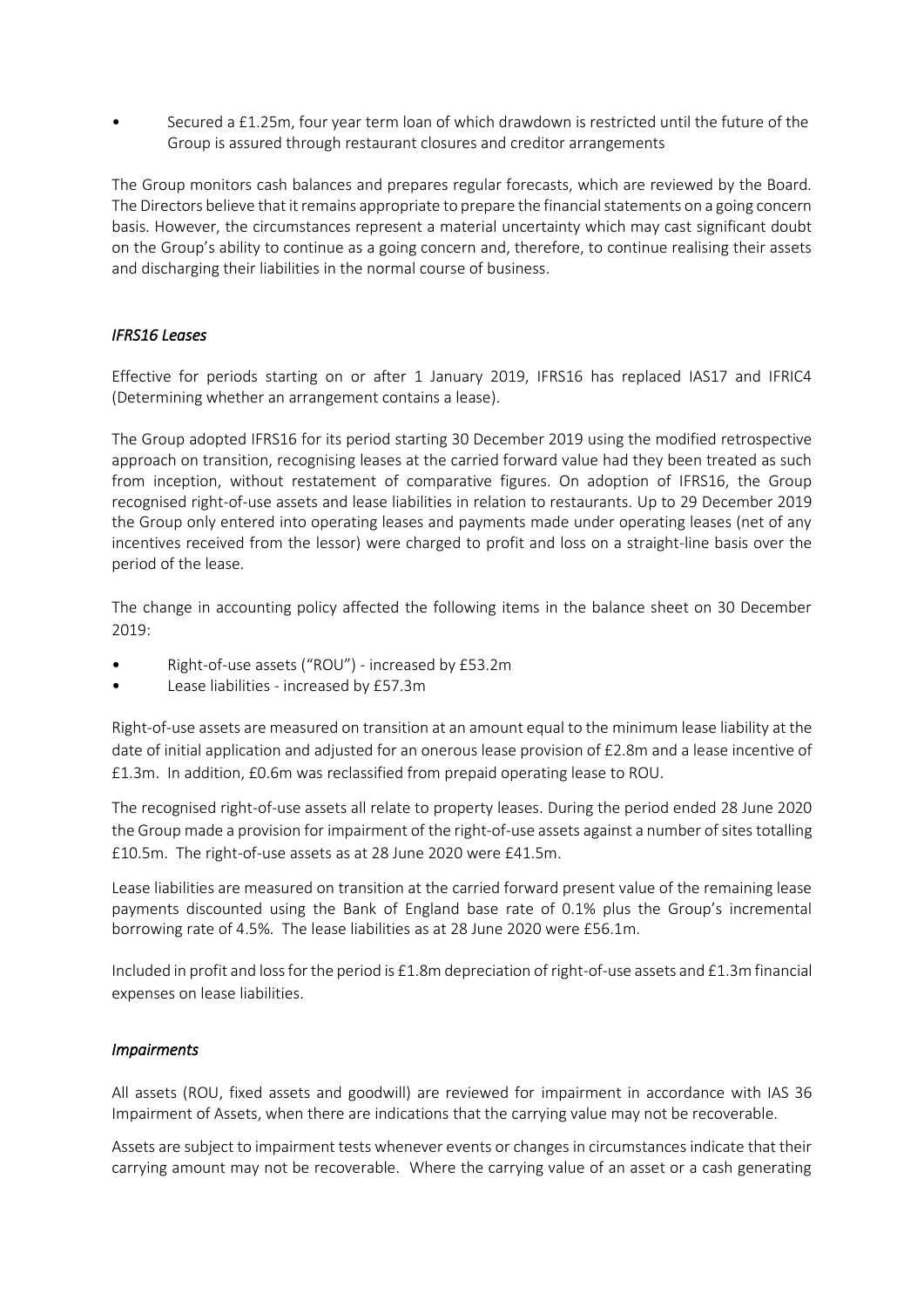unit (CGU) exceeds its recoverable amount, i.e. the higher of value in use and fair value less costs to dispose of the asset, the asset is written down accordingly. The Group views each restaurant as a separate CGU. Value in use is calculated using cash flows excluding outflows from financing costs over the remaining life of the lease for the CGU discounted at 6% (2019: 10%), being the rate considered to reflect the risks associated with the CGUs. Due to the uncertainty over future cash flows no growth rates has been applied (2019: 3%).

The above variables resulted in an impairment charge of £11.5m of which £0.3m relates to goodwill and £11.2m split between fixed assets (£0.7m) and ROU (£10.5m) based on value. This was offset by an impairment release of £3.9m on fixed assets; mainly due to a change in growth rate and change in cash flow assumptions; a net movement of £7.6m (2019: £nil). A 1% increase in the discount rate would increase the net impairment charge by £1.3m.

The assumptions will be reviewed at year-end to ensure that the cashflow expectations are in line with the latest outlook.

### *Other income*

The Group has received Government grants in relation to the Coronavirus Job Retention Scheme (CJRS) and Covid-19 Business Grants, provided by the Government in response to Covid-19's impact on the business.

In accordance with IAS 20 (Accounting for Government Grants and Disclosure of Government Assistance) guidelines, the Group has recognised the salary expense as normal and recognised the grant income in profit and loss as the Group becomes entitled to the grant. The CJRS grant of £3.3m and the business grants of £0.2m have been recognised within other income.

### **3** Income tax

The income tax charge has been calculated by reference to the estimated effective corporation tax and deferred tax rates of 19% (2019: 19%).

Tax charge of £0.1m in profit and loss relates to prior years.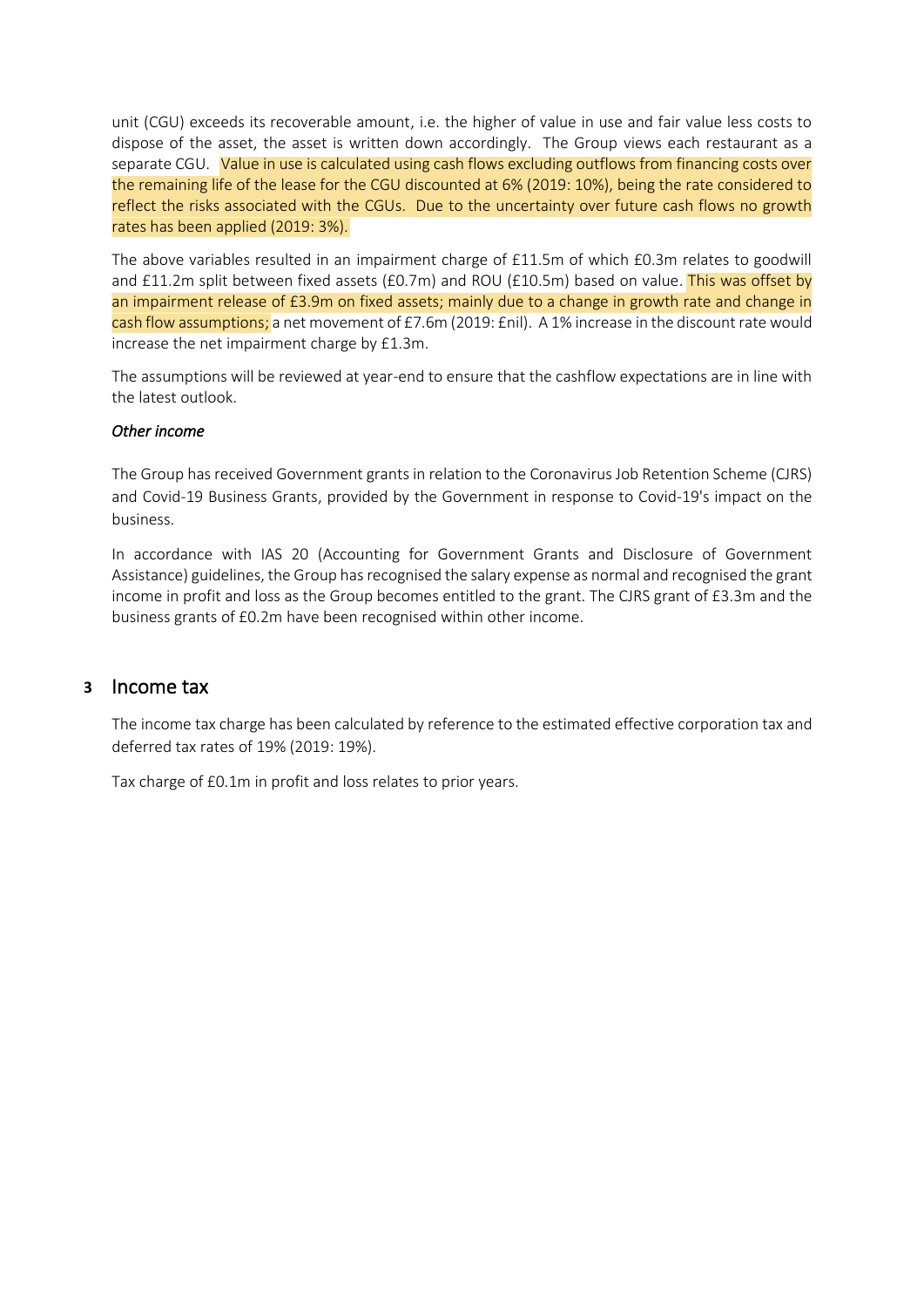### **4** Loss per share

|                         | 26 weeks | 26 weeks | 52 weeks    |
|-------------------------|----------|----------|-------------|
|                         | 28 June  | 30 June  | 29 December |
|                         | 2020     | 2019     | 2019        |
|                         | Pence    | Pence    | Pence       |
| Loss per ordinary share | (7.82p)  | (1.17p)  | (0.23p)     |

The basic and diluted loss per share figures are calculated by dividing the net loss for the period attributable to shareholders by the weighted average number of ordinary shares in issue during the period. The diluted earnings per share figure allows for the dilutive effect of the conversion into ordinary shares of the weighted average number of options outstanding during the period. Options are only taken into account when their effect is to reduce basic earnings per share.

Loss per share is calculated using the numbers shown below:

| Weighted average ordinary shares (basic) | 26 weeks | 26 weeks | 52 weeks    |
|------------------------------------------|----------|----------|-------------|
|                                          | 28 June  | 30 June  | 29 December |
|                                          | 2020     | 2019     | 2019        |
|                                          | number   | number   | number      |
|                                          | '000     | '000     | '000        |
|                                          | 141,090  | 72,732   | 113,379     |
| Loss for the financial period            | 26 weeks | 26 weeks | 52 weeks    |
|                                          | 28 June  | 30 June  | 29 December |
|                                          | 2020     | 2019     | 2019        |
|                                          | E'000    | $E'$ 000 | £'000       |
|                                          | (11,028) | (854)    | (266)       |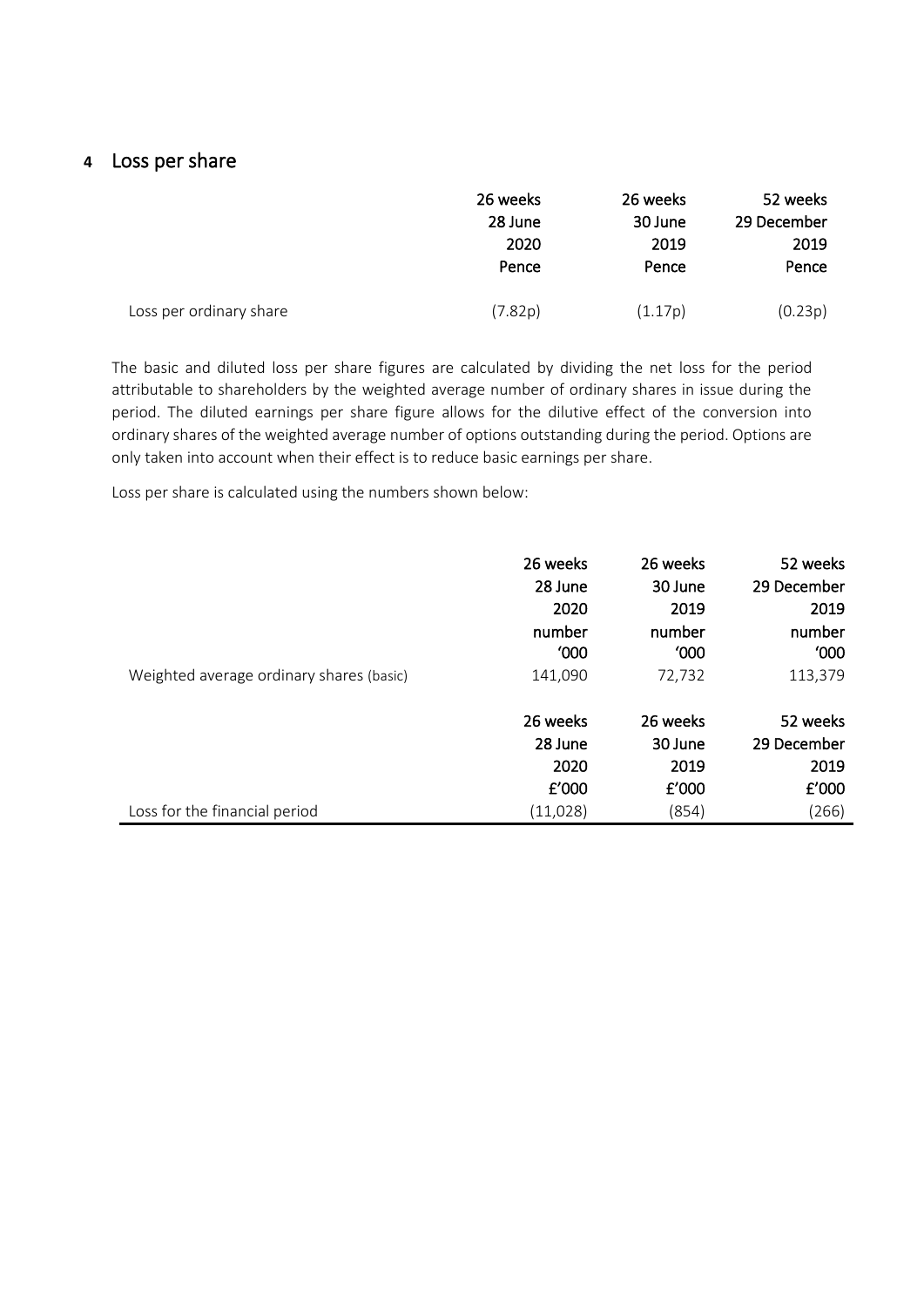# **5** Reconciliation of result before tax to net cash generated from operating activities

|                                                         | 26 weeks       | 26 weeks | 52 weeks    |
|---------------------------------------------------------|----------------|----------|-------------|
|                                                         | to             | to       | ended       |
|                                                         | 28 June        | 30 June  | 29 December |
|                                                         | 2020           | 2019     | 2019        |
|                                                         | £'000          | £'000    | £'000       |
| Loss before tax                                         | (10, 923)      | (861)    | (266)       |
| Finance income                                          | (3)            | (4)      | (8)         |
| Finance expense                                         | 6              | 180      | 222         |
| Interest adjustment (IFRS16)                            | 1,278          |          |             |
| Share based payment charge                              | 20             | 17       | 40          |
| Depreciation                                            | 694            | 768      | 1,557       |
| Impairment of goodwill                                  | 326            |          |             |
| Impairment of property, plant and equipment             | (3, 195)       |          |             |
| Incremental depreciation as a result of IFRS16          | 1,846          |          |             |
| Impairment of ROU                                       | 10,466         |          |             |
| Rent adjustment (IFRS16)                                | (2, 398)       |          |             |
| Profit from sale of property plant and equipment        | (1,061)        | 27       | 43          |
| Amortisation of intangible assets                       | $\overline{2}$ | 1        | 3           |
| Onerous lease provision movement                        |                |          | (564)       |
| (Increase) / decrease in inventories                    | 442            | 72       | (102)       |
| (Increase) / decrease in trade and other<br>receivables | 1,159          | (1, 549) | 477         |
| Increase / (decrease) in trade and other payables       | (143)          | 889      | 824         |
| Net cash inflow from operating activities               | (1,484)        | (460)    | 2,226       |